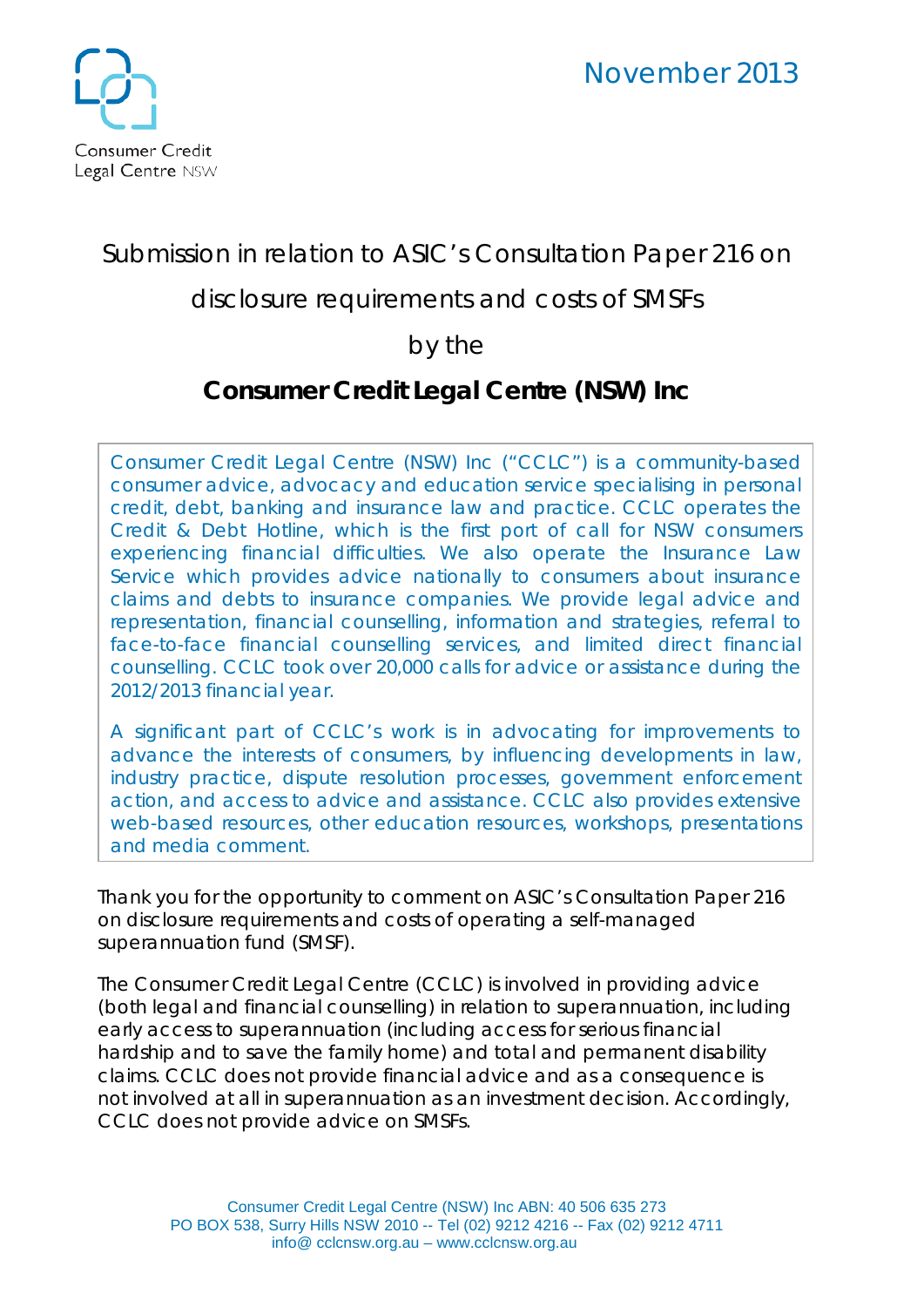The main purpose of this submission is to comment on some problems CCLC has identified with SMSFs through our policy and casework experience. We wish to comment on the following:

- **1. The difficulty in accessing advice for superannuation**
- **2. The problems with property spruikers**
- **3. Disclosure**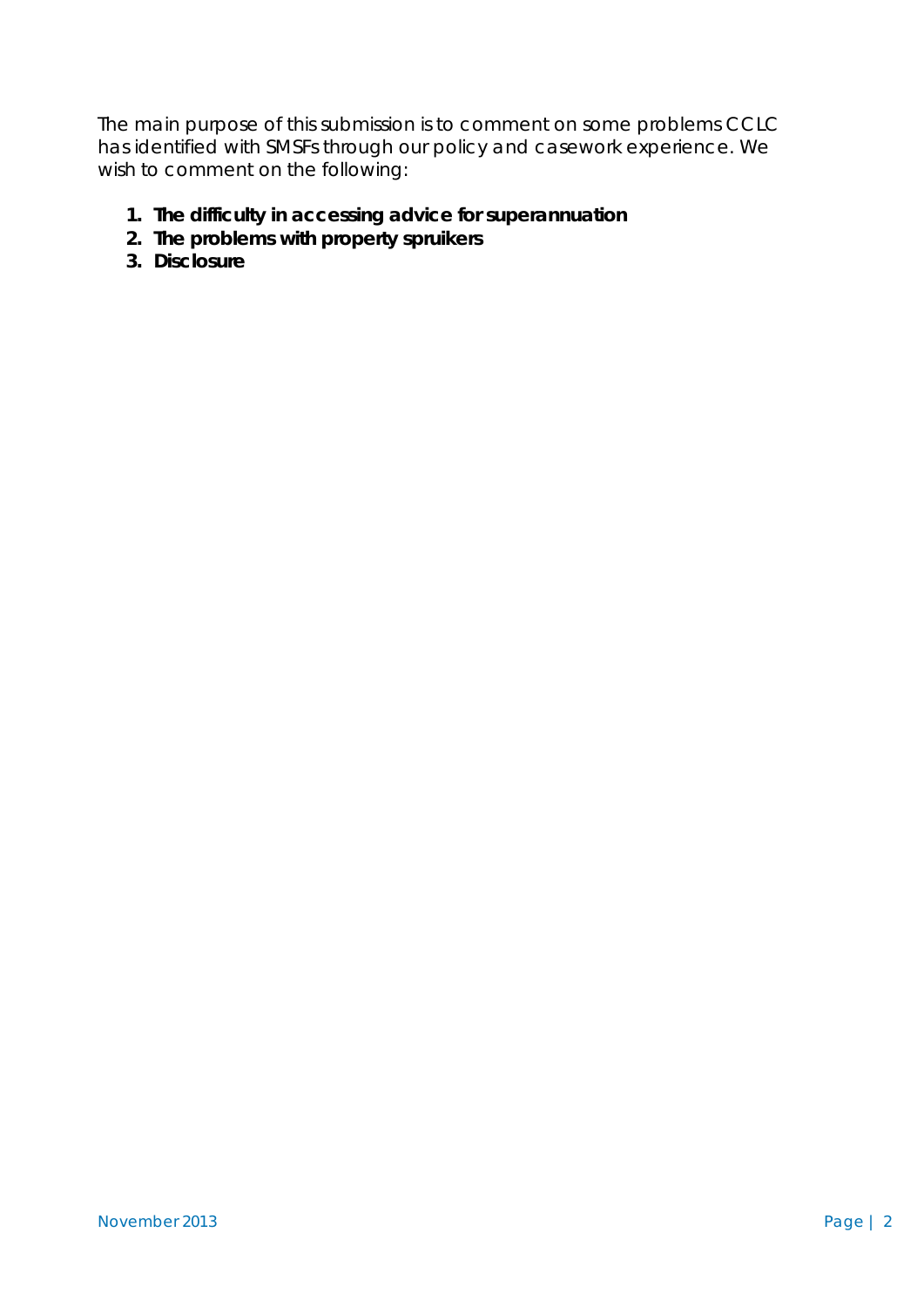#### **1. The difficulty in accessing advice for superannuation**

All working Australians are required to have a superannuation fund and receive compulsory contributions from their employer. Unfortunately, if you don't know anything about super then it is really hard to find free and independent information, especially for people from a non-English speaking background.

There is currently no free financial investment advice available to consumers with questions about superannuation. There is also no free legal advice or financial counselling centre where consumers can get comprehensive information about SMSFs. The National Information Centre on Retirement Investments Inc (NICRI) has an information hotline that can give information on investment products and refer callers on for further assistance, but it does not give investment advice or undertake casework. As a consequence, many consumers are switching to SMSFs with poor information about the risks and requirements. This is reflected in PJC's *Trio Report* as well as ASIC's *Report 337*.

A good example of the possible dangers that await consumers who do not understand super and cannot access free advice is the increasing problem of consumers illegally withdrawing funds from their SMSF early and then getting pursued by the ATO. In recent years, various schemes have been identified offering access to a member's preserved superannuation before they retire. Promoters of these schemes claim they can help consumers gain access to this money for any number of reasons, including paying of credit card debts, buying a house, car or even a holiday, and they often target people who are under financial pressure or who do not understand the super laws.

For many consumers in severe financial hardship, mortgage stress or with a terminal illness, withdrawing superannuation funds early can be an extremely important option, when done so legally. Unfortunately, setting up an SMSF to gain improper early access to superannuation is illegal and will attract severe penalties including heavy fines and possibly even imprisonment.

Australia needs a legal centre that can give free legal advice and financial counselling to supplement the information that NICRI provides. NICRI should also be better promoted as a free service, since many consumers are not aware of it.

CCLC contends that it is essential that the government fund a policy, legal advice and casework service for superannuation. The need for this is urgent as it is difficult for working middle income Australians to get access to free or very low cost independent advice.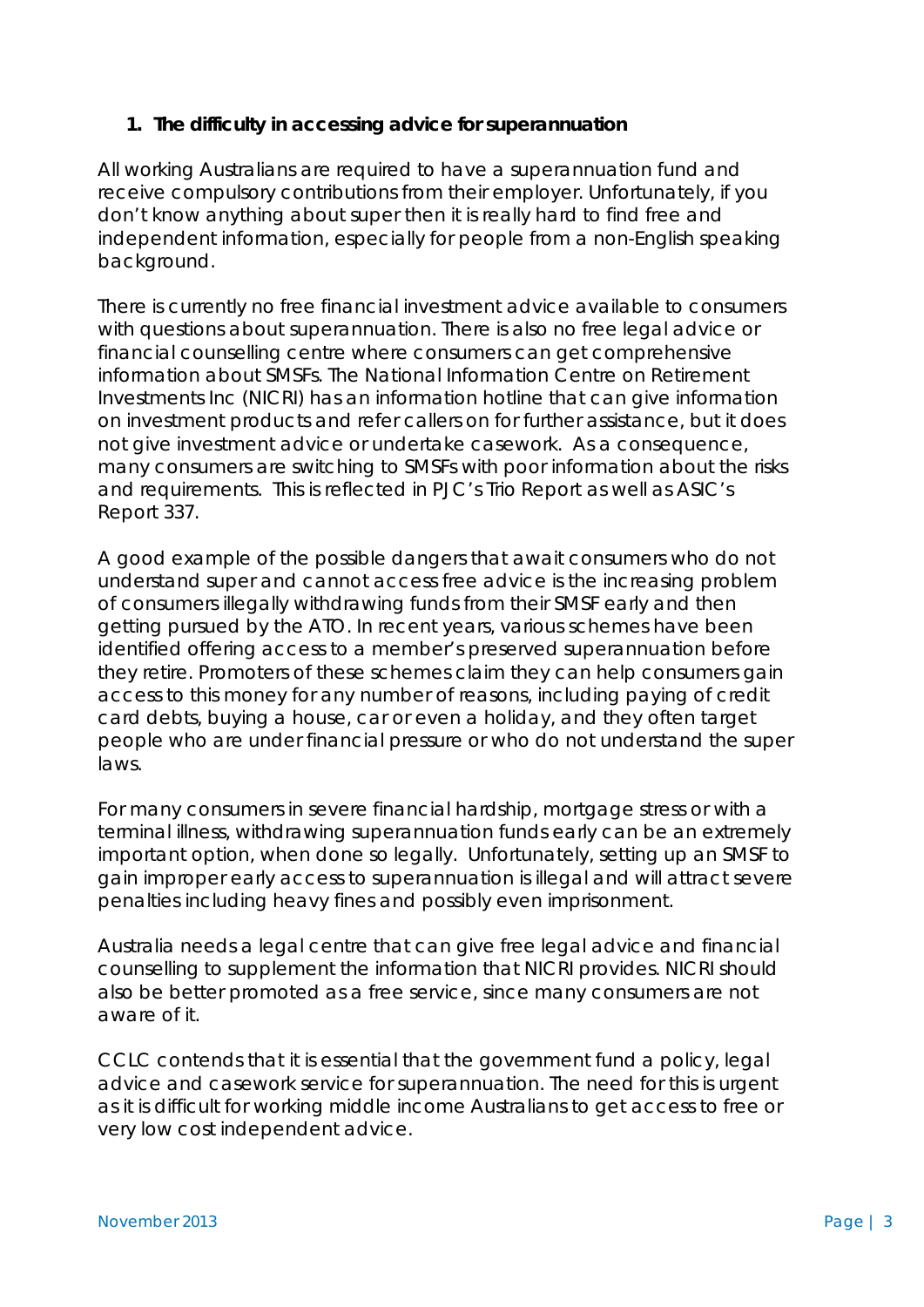**Recommendation: a Superannuation Legal Centre covering policy, legal advice, casework and extensive website materials should be established and given recurrent funding as a matter of urgency.**

#### **2. The problems with property spruikers**

CCLC has encountered problems with property spruikers for many years. The schemes that we come across usually involve spruikers that run seminars about how consumers can use real estate to make lots of money. The consumer can then be steered into a whole range of problems including:

- a) Over-priced property (two tier marketing);
- b) High cost mortgage to purchase investment property;
- c) Rent to buy arrangements for property; and
- d) SMSFs to buy property.

The main problem is that property spruikers are steering consumers in a particular direction to property they wish to sell in order to earn commissions. It follows that in this situation the information given is likely to be poor as it not tailored to the consumer's needs and objectives.

When a consumer uses his or her superannuation funds to invest in a singleasset real property SMSF s/he will most likely be forced to borrow money and enter into a mortgage. Should the consumer become unable to service that mortgage, for whatever reason, s/he might not only lose the property (and all of the invested superannuation savings), but s/he could end up owing additional money to the lender. Lenders can legally demand an individual to provide a personal guarantee against personal assets, even in a limited recourse borrowing arrangement (LRBA). Consumers might believe (or be convinced) that real estate is a very safe investment, but a heavily geared investment property can be very high-risk.

CCLC specialises in helping consumers with mortgage stress, and it is not uncommon for us to have callers on our legal advice line in severe mortgage stress from a heavily geared investment property.

CCLC contends that even with rigorous enforcement it is very difficult to stop the problematic conduct by property spruikers. Before September 2007, the capacity for a consumer to use borrowed money to purchase a SMSF real property asset was extremely limited. In 2007 the rules for borrowing funds within a SMSF were relaxed. We believe that law reform is needed to exclude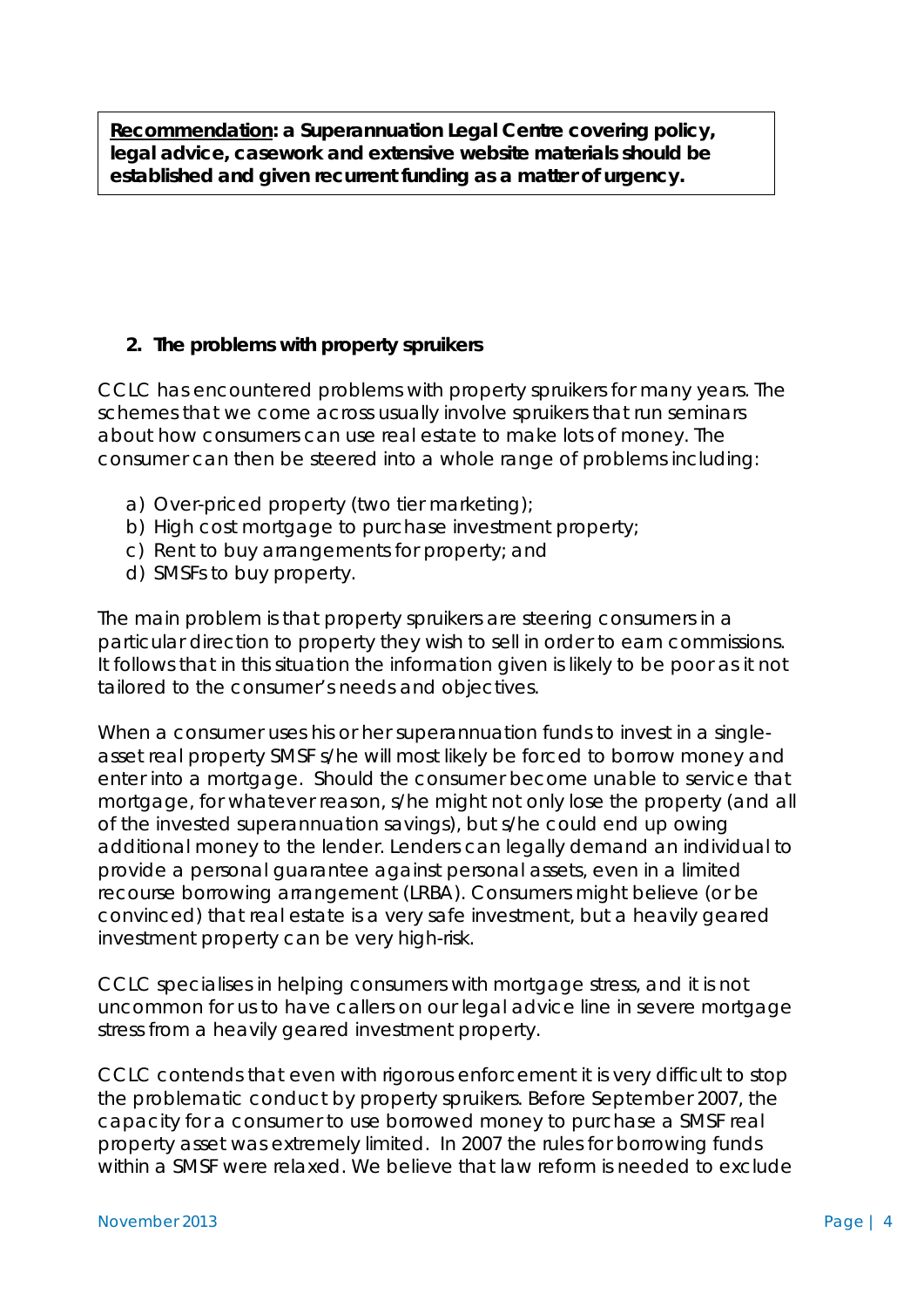investment properties from SMSFs because of the high risk to consumers described above. In the alternative, law reform is needed to prevent the borrowing by SMSF trustees from satisfying the requirements of former subsection 67(4A) of the *Superannuation Industry (Supervision) Act* 1993 (SISA) where a related party of the SMSF has given the lender a personal guarantee as part of the arrangement. This would at least prevent the possibility of a consumer losing *more* money than was invested from their superannuation funds.

**Recommendation: the law should be changed (back) to exclude investment properties from SMSFs, or in the alternative prevent SMSF borrowing where a member of a SMSF has given a personal guarantee as party of the borrowing arrangement.**

#### **3. Disclosure**

CCLC strongly supports all of the proposed changes to improve disclosure. We also strongly support the disclosure of expected costs. In response to Question C1Q1 we submit that the way that Rice Warner has described SMSF costs in its report could be clearer about the risks of managing a SMSF balance that is below \$200,000. Consumers need to fully understand the level of investment and administration skills that will be required for a trustee to manage a cost-effective SMSF with a balance below \$200,000.

Importantly, CCLC contends that disclosure is only ever a part-solution to any problem and further law reform is needed to address some of the ongoing issues with SMSFs. This is particularly the case because the proposed disclosures will only reach consumers that approach an AFS licensee for advice before switching to a SMSF.

**Recommendation: law reform is particularly needed to address the following issues:** 

- **a) A consumer should have a minimum fund balance before they can switch from an APRA regulated superannuation fund to a SMSF (for example \$200,000); and**
- **b) Excluding single-asset investment in real property from SMSFs.**

Thank you again for the opportunity to comment on ASIC's Consultation Paper 216 on disclosure requirements and costs of operating a SMSF. If you have any questions or concerns regarding this submission please do not hesitate to contact the Consumer Credit Legal Centre on (02) 9212 4216.